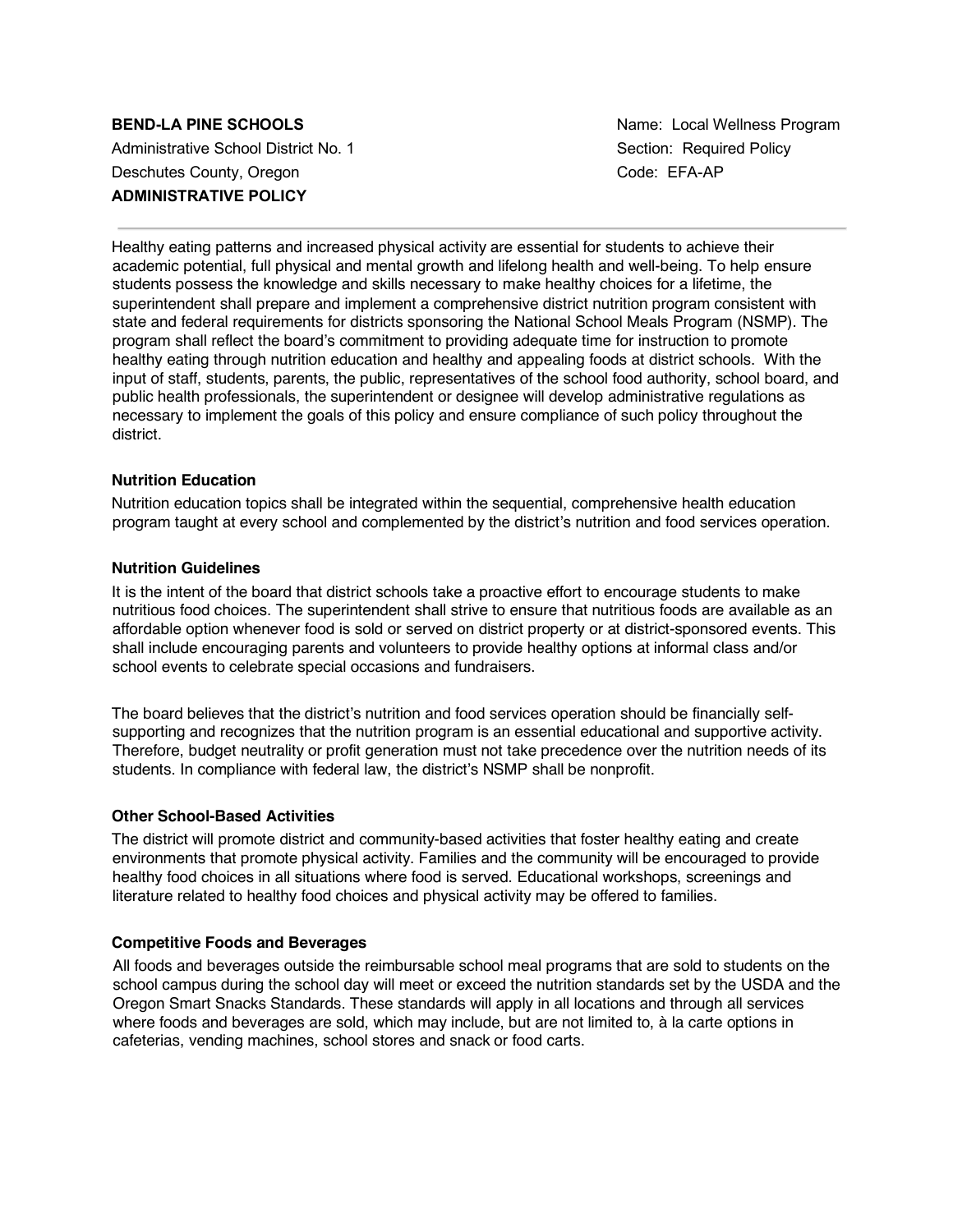# **Food and Beverage Marketing in Schools**

Any foods and beverages marketed or promoted to students on the school campus during the school day will meet or exceed the nutrition standards set by the USDA and the Oregon Smart Snacks Standards.

## **Physical Activity**

The board realizes that a quality physical education program is an essential component for all students to reach their academic and physical potential. The district will assess student performance standards in order to meet the Oregon Department of Education's physical education content standards.

Physical activity should be included in a school's education program from grades K through 12. In addition, students are encouraged to participate in co-curricular/extra-curricular activities, recess, and physically active modes of transportation to and from school.

# **School Meals**

All schools within the district participate in U.S. Department of Agriculture (USDA) child nutrition programs, administered through the Oregon Department of Education (ODE), including the National School Lunch Program (NSLP), the School Breakfast Program (SBP), Fresh Fruit & Vegetable Program (FFVP), Summer Food Service Program (SFSP), Supper programs. The district also operates additional nutritionrelated programs and activities including Farm-to-School programs and school gardens,

# **Evaluation of the Local Wellness Policy**

At least once every three years, the district will evaluate compliance with the local wellness policy, to assess the implementation of the policy and produce a triennial progress report that will include:

- 1. The extent to which schools under the jurisdiction of the district are in compliance with the policy;
- 2. The extent to which the district's policy compares to model wellness policy; and
- 3. A description of the progress made in attaining the goals of the district's policy.

The district will actively notify households/families of the availability of the triennial progress report.

The district will update or modify the local wellness policy based on the results of the triennial assessments and/or as district priorities change; community needs change; wellness goals are met; new health science, information and technology emerge; and new federal or state guidance or standards are issued. The local wellness policy will be assessed and updated as indicated at least every three years following the triennial assessment.

## **Annual Notification of Policy**

The district will make available to the public annually, an assessment of the implementation, including the extent to which the schools are in compliance with policy, how the policy compares to model policy and a description of the progress being made in attaining the goals of the policy.

## **Community Involvement Outreach and Communication**

The district will actively communicate ways in which the community can participate in the development, implementation and periodic review and update of the local wellness policy through a variety of means appropriate for the district. The district will also ensure that communications are culturally and linguistically appropriate to the community, and accomplished through means similar to other ways that the district and individual schools are communicating important school information with parents.